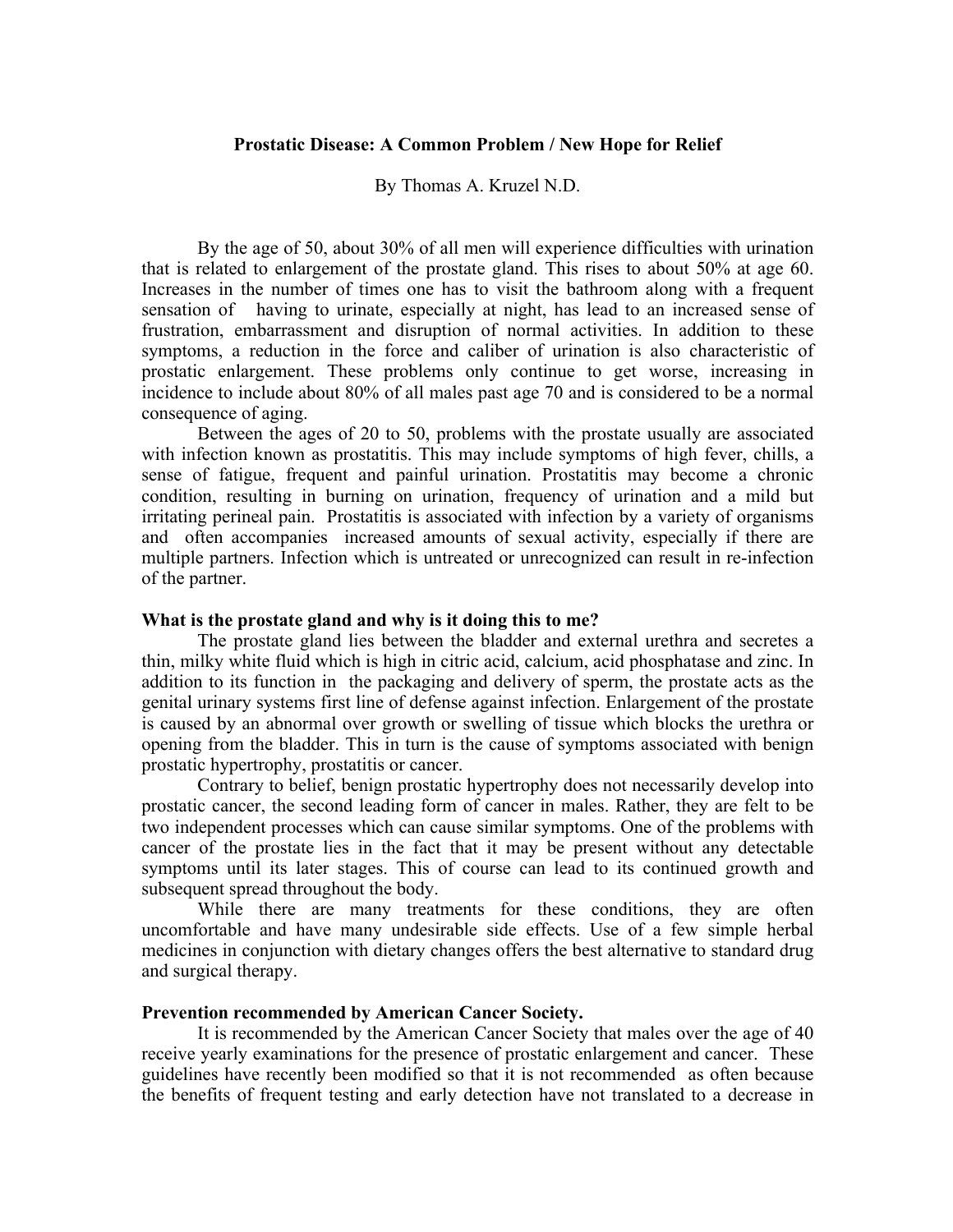prostate cancer mortality. Prostatic cancer is the second leading form of cancer in men in the Unites States. Reluctance to undergo examination on the part of many men often causes early treatment to be postponed allowing the condition to become worse. It is only after symptoms become unbearable that many men will seek treatment. Early detection has become much simpler and more refined with the introduction of a few relatively noninvasive diagnostic procedures such as blood testing, ultrasound diagnosis and urinalysis.

 Under normal conditions, the cellular tissue of the prostate produces a protein termed prostatic specific antigen (PSA), so named because it is found primarily in the prostate gland. With increasing growth or hypertrophy, the levels of PSA will also increase in relative proportion. The nice thing about PSA is that its level can be measured by a simple blood test which makes it a good screening procedure for excess growth of the prostate. Prostatic specific antigen is also elevated with cancer of the prostate but is not diagnostic of that condition. Used in conjunction with the serum prostatic acid phosphatase level (PAP), color-doppler ultra sound, and findings on physical examination, the probability of cancer of the prostate may be eliminated as an etiology without further testing.

## **So what about treatment?**

 Recently there have been reports about research on a new drug which will help to shrink the prostate gland thus negating surgery. Unfortunately this drug is experimental at this time and causes impotency. For the most part medicines which decrease the size of the prostate without causing impotence are already available, having been used and researched in Europe since the early 1970's.

 By themselves the medicinal plants, Serenoa repens and Pygeum africanus, have been shown to be very effective in the treatment of benign prostatic hypertrophy. Coupled with preventive measures such as dietary changes and exercise, early detection and intervention will lead to a decrease in suffering from this common affliction. These plants which are found both in the United States and Africa, have been used for centuries for treatment of prostatic and urological disorders in men. It has been only within the last few years that modern technology has made it easier to concentrate their active principles in order to achieve standardization and a higher level of effectiveness.

 The berries of the plant Serenoa repens (Saw Palmetto) contain about 15% saturated and unsaturated fatty acids and sterols which have been found in studies to possess anti-androgen or testosterone properties, immune stimulating effects and reduces edema or swelling of the prostate.

Specifically, when used in clinical trials, an extract of Serenoa repens has been shown to prevent the conversion of testosterone to its more potent form resulting in a significant decrease in prostate size and relief of symptoms.

 Similar to Serenoa, ingestion of the powdered bark of the tree Pygeum africanus has for centuries been reported to be a treatment for urinary disorders. Recently researchers in France have begun to scientifically examine some of the clinical observations and claims made about Pygeum africanus. Isolating its active compounds, scientists were able to conclude that the herbal preparation did in fact produce antiinflammatory, anti-edema and cholesterol lowering properties. Both double blind clinical trials in humans and studies on animals clearly showed regression of symptoms associated with benign prostatic hypertrophy as well as conveying tumor blocking properties. Furthermore, a reversal of abnormally appearing tissue on histologic examination was also found. In other words, Pygeum africanus consistently reversed the